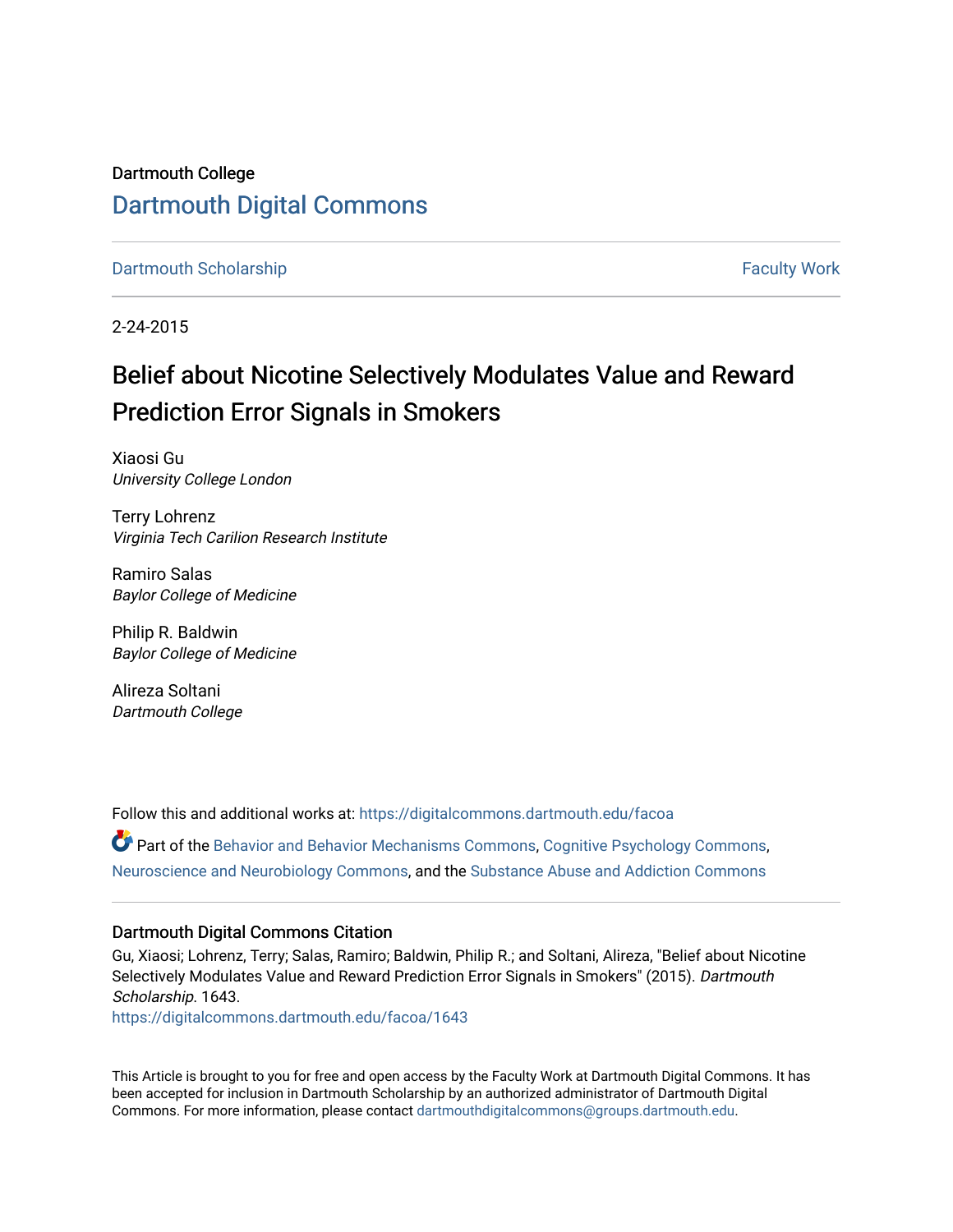**SEE COMMENTARY** SEE COMMENTARY

# Belief about nicotine selectively modulates value and reward prediction error signals in smokers

Xiaosi Gu<sup>a,b,1</sup>, Terry Lohrenz<sup>b,1</sup>, Ramiro Salas<sup>c</sup>, Philip R. Baldwin<sup>c</sup>, Alireza Soltani<sup>d</sup>, Ulrich Kirk<sup>e</sup>, Paul M. Cinciripini<sup>f</sup>, and P. Read Montague<sup>a,b,g,2</sup>

<sup>a</sup>Wellcome Trust Centre for Neuroimaging, Institute of Neurology, University College London, London WC1N 3BG, United Kingdom; <sup>b</sup>Human Neuroimaging Laboratory, Virginia Tech Carilion Research Institute, Roanoke, VA 24011; 'Menninger Department of Psychiatry and Behavioral Sciences, Baylor College of Medicine, Houston, TX 77225; <sup>d</sup>Department of Psychological and Brain Sciences, Dartmouth College, Hanover, NH 03755; <sup>e</sup>Department of Psychology,<br>University of Southern Denmark, DK-5230 Odense, Denmark; <sup>f</sup>Departments of Houston, TX 77230; and <sup>g</sup>Department of Physics, Virginia Polytechnic Institute and State University, Blacksburg, VA 24061

Edited by Terrence J. Sejnowski, Salk Institute for Biological Studies, La Jolla, CA, and approved December 22, 2014 (received for review August 28, 2014)

Little is known about how prior beliefs impact biophysically described processes in the presence of neuroactive drugs, which presents a profound challenge to the understanding of the mechanisms and treatments of addiction. We engineered smokers' prior beliefs about the presence of nicotine in a cigarette smoked before a functional magnetic resonance imaging session where subjects carried out a sequential choice task. Using a model-based approach, we show that smokers' beliefs about nicotine specifically modulated learning signals (value and reward prediction error) defined by a computational model of mesolimbic dopamine systems. Belief of "no nicotine in cigarette" (compared with "nicotine in cigarette") strongly diminished neural responses in the striatum to value and reward prediction errors and reduced the impact of both on smokers' choices. These effects of belief could not be explained by global changes in visual attention and were specific to value and reward prediction errors. Thus, by modulating the expression of computationally explicit signals important for valuation and choice, beliefs can override the physical presence of a potent neuroactive compound like nicotine. These selective effects of belief demonstrate that belief can modulate modelbased parameters important for learning. The implications of these findings may be far ranging because belief-dependent effects on learning signals could impact a host of other behaviors in addiction as well as in other mental health problems.

nicotine addiction | belief | reinforcement learning | dopamine | fMRI

One materialist view of mental function suggests that even<br>the most abstract beliefs can be represented in terms of physiological states available to the brain (1). These mappings are critical in conditions like drug addiction, where our ignorance of how prior beliefs about drugs influence physiological processes related to drugs of abuse presents a profound challenge to the understanding of the mechanism and treatment of addiction (2, 3). Although extensive work has shown that addictive drugs act on the mesolimbic dopaminergic (DA) pathway (2, 4), it has become clear that these purely biochemical explanations are not sufficient to account for the huge heterogeneity among drug-dependent individuals and the low success rate of quitting and remaining drug-free (2, 5) and that cognitive factors such as beliefs and expectations have a profound impact on drug-related neurobiological effects (6, 7).

Beliefs are known to contribute to the placebo effect. The placebo effect is a treatment effect not caused by the physical presence of an active drug, but rather by the meaning ascribed to it and the subjective expectation of receiving a treatment (8, 9). A subject's belief that he or she is receiving a treatment could lead to observable improvement even in the absence of active drugs. These treatment effects are putatively accomplished by neurobiological processes usually associated with pharmacological actions of active drugs, even though active drugs are not administered (10–14). Interestingly, beliefs also directly impact behavioral (15–20) and neurophysiological (21–26) responses when addictive drugs are administered. Drug dependence is a learned process in which cognitive factors are critical (2, 5, 27–30).

Thus, uncovering the mechanisms by which belief modifies drug responses is crucial for understanding the causes of and the treatments for addiction. Importantly, fine-grained quantitative analyses based on learning models is required to gauge the impact of abstract beliefs on computationally explicit signals and could help lead to mechanistic explanations for the role of beliefs in drug addiction. In this study we used computational modeling and model-based functional magnetic resonance imaging (fMRI) in chronic smokers to investigate the impact of beliefs on computational and neural learning signals.

We hypothesized that smokers' prior beliefs about nicotine would influence nicotine effects by selectively modulating neural learning signals and subsequently modifying choice behavior. Beliefs about neuroactive substances such as alcohol (21, 22, 26) and cocaine (23, 24) have been shown to affect brain activity. Striatal DA levels are also modulated by prediction errors about alcohol (21). It is thus reasonable to suspect that beliefs about nicotine could modulate the key neural signals involved in nicotine addiction (4, 31). These same neural signals that guide

#### **Significance**

Nicotine is the primary addictive substance in tobacco, which stimulates neural pathways mediating reward processing. However, pure biochemical explanations are not sufficient to account for the difficulty in quitting and remaining smoke-free among smokers, and in fact cognitive factors are now considered to contribute critically to addiction. Using model-based functional neuroimaging, we show that smokers' prior beliefs about nicotine specifically impact learning signals defined by principled computational models of mesolimbic dopamine systems. We further demonstrate that these specific changes in neural signaling are accompanied by measurable changes in smokers' choice behavior. Our findings suggest that subjective beliefs can override the physical presence of a powerful drug like nicotine by modulating learning signals processed in the brain's reward system.

The authors declare no conflict of interest.

Freely available online through the PNAS open access option.

Author contributions: T.L., P.M.C., and P.R.M. designed research; R.S., P.R.B., and A.S. performed research; X.G., T.L., U.K., and P.R.M. analyzed data; and X.G., T.L., R.S., and P.R.M. wrote the paper.

This article is a PNAS Direct Submission.

See Commentary on page 2301.

<sup>&</sup>lt;sup>1</sup>X.G. and T.L. contributed equally to this work.

<sup>&</sup>lt;sup>2</sup>To whom correspondence should be addressed. Email: [read@vtc.vt.edu](mailto:read@vtc.vt.edu).

This article contains supporting information online at [www.pnas.org/lookup/suppl/doi:10.](http://www.pnas.org/lookup/suppl/doi:10.1073/pnas.1416639112/-/DCSupplemental) [1073/pnas.1416639112/-/DCSupplemental](http://www.pnas.org/lookup/suppl/doi:10.1073/pnas.1416639112/-/DCSupplemental).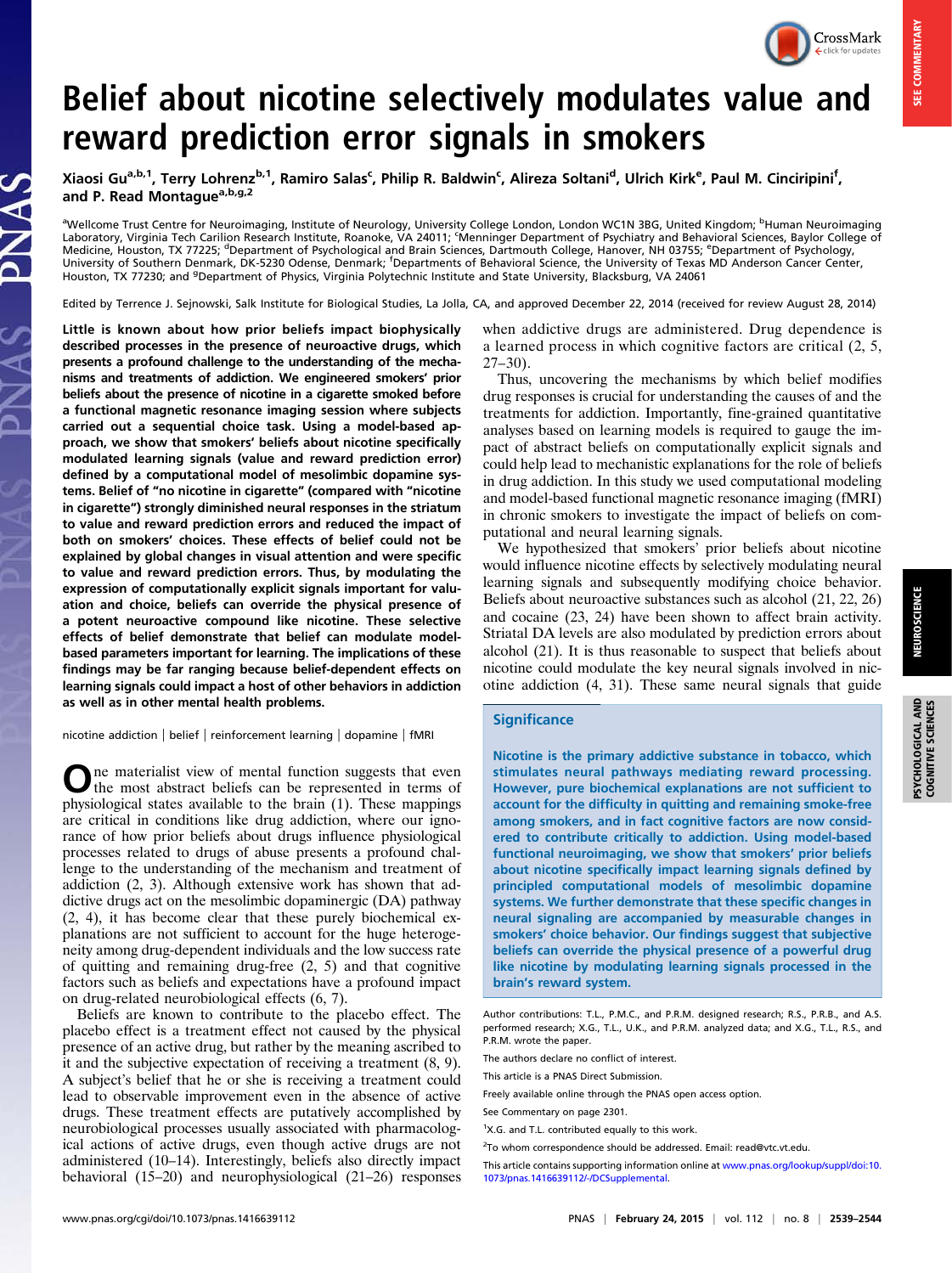

Fig. 1. Experimental procedure. Twenty-four smokers completed four sessions of fMRI scanning in four separate visits. In each session, subjects were given a denicotinized cigarette or a cigarette with nicotine (cigarettes: placebo vs. nicotine) to smoke and were told that the cigarette had no nicotine or had nicotine (belief: told no nicotine vs. told nicotine). Immediately after smoking, subjects performed a sequential investment task in the scanner where they made 20 investment decisions  $b_t$  (0 ~ 100% of current running total, number displayed on lower left side of the screen, e.g., \$104) during each market, for a total of 10 markets. Market return  $r_t$  was displayed on the lower right side of the screen (e.g., -1.2%). Carbon monoxide (CO) levels were measured both in the beginning and at the end of the experiment (Materials and Methods and [Fig. S2\)](http://www.pnas.org/lookup/suppl/doi:10.1073/pnas.1416639112/-/DCSupplemental/pnas.201416639SI.pdf?targetid=nameddest=SF2).

learning also guide choice behavior (32, 33) and are disrupted in nicotine addiction (4, 31, 34–37). Thus, factors that might modulate neural signals in the striatum, such as smokers' prior beliefs, could also impact reinforcement learning behavior in smokers.

To test this hypothesis, we used a within-subject balanced placebo design where we manipulated 24 smokers' beliefs about the absence or presence of nicotine (belief: told "no nicotine" vs. told "nicotine") in a denicotinized cigarette or a cigarette with nicotine (cigarette: placebo vs. nicotine) smoked immediately before an fMRI session in four separate visits (Fig. 1 and Materials and Methods). In each visit, subjects carry out a sequential investment task where they place a bet  $b_t$  at time t, experience a fractional change in market price  $r_t = (p_t - p_{t-1})/p_{t-1}$  ( $p_t$  is the market price at time t), and obtain a gain (or loss)  $g_t = b_t r_t$ . Therefore, the task possesses two computationally explicit variables important for learning:  $(i)$  a passive value variable market return  $r_t$  that does not depend on choice behavior  $(b_t)$  independent) and  $(ii)$  a choice-dependent reward prediction error variable  $TD_t$  defined as the actual gain minus the expected gain  $\tilde{g}_t - b_t$  (~ means z scored), where  $b_t$  is taken as the proxy for expected return (37–39) (Materials and Methods). Both variables have been connected to computational models of dopaminergic function (40). In our previous work using similar paradigms, reward prediction error shows up as a strong neural signal in the striatum (37–39); the neural correlates of the value variable  $r_t$ have not been reported using the same task.

#### Results

Impact of Belief on Neural Responses to Value  $r_t$ . We first examined the impact of belief on neural activities related to the value signal  $r_t$  (Fig. 2 A and B). When subjects were told "nicotine in cigarette" and smoked nicotine, they showed significant activations in bilateral ventral striatum related to the value signal  $r_t$ (Fig. 24 and [Table S1,](http://www.pnas.org/lookup/suppl/doi:10.1073/pnas.1416639112/-/DCSupplemental/pnas.201416639SI.pdf?targetid=nameddest=ST1)  $P < 0.05$  corrected for family-wise error,  $P_{\text{FWE}}$ ; Materials and Methods). Strikingly, these  $r_t$ -related striatum activations were significantly attenuated when smokers were told "no nicotine in cigarette" and had nicotine (Fig. 2A and [Table S1,](http://www.pnas.org/lookup/suppl/doi:10.1073/pnas.1416639112/-/DCSupplemental/pnas.201416639SI.pdf?targetid=nameddest=ST1)  $P_{\text{FWE}} < 0.05$ ).

We further extracted parameter estimates related to  $r_t$  from regions of interest (ROIs) defined by  $r_t$ -related striatal activations from an independent dataset, using the same paradigm (39) (Materials and Methods and [Table S2\)](http://www.pnas.org/lookup/suppl/doi:10.1073/pnas.1416639112/-/DCSupplemental/pnas.201416639SI.pdf?targetid=nameddest=ST2). This analysis confirmed that the belief of no nicotine significantly decreased bilateral striatal activity in the presence of nicotine relative to the belief of "nicotine present" in these smokers (Fig. 2B, paired t test,  $t_{(23)} =$ 2.62 and  $P < 0.05$  for parameter estimates averaged over bilateral striatum). These results demonstrate a profound impact of belief about nicotine on neural activities in the ventral striatum when subjects smoked nicotine.

Impact of Belief on  $r_t$ -Driven Choice Behavior. We then examined whether such neural changes are accompanied by explicit behavioral alternations modulated by belief (Fig.  $2 C$  and  $D$ ). We calculated the weight of market return  $r_t$  on next bet  $b_{t+1}$ , using a linear mixed-effects multiple-regression model (details in Materials and Methods). Compared with when told nicotine, the regression coefficient of  $r_t$  on next bet  $b_{t+1}$  was significantly reduced when subjects were told no nicotine  $[t_{(16,885)} = 5.07, P <$ 0.0001, Fig. 2C; [Table S3](http://www.pnas.org/lookup/suppl/doi:10.1073/pnas.1416639112/-/DCSupplemental/pnas.201416639SI.pdf?targetid=nameddest=ST3) shows list of all regressors], even though they smoked nicotine in both conditions.

An additional Bayesian analysis confirmed such separation between the regression coefficient distributions of told no nicotine (mean  $= 2.75$ ) and told nicotine (mean  $= 3.82$ ) conditions, when nicotine was delivered (Fig. 2D, posterior probability of told nicotine  $>$  told no nicotine  $=$  1; Materials and Methods). Both analyses suggest that belief about the absence of nicotine significantly tempered the impact of the value signal on choice behavior, compared with when subjects believed there was nicotine in the cigarette, despite the presence of nicotine in both conditions.

Impact of Belief Neural Responses to Reward Prediction Error  $TD_t$ . Next, we examined the neural impact of belief on the reward prediction error signal  $TD_t$  when subjects smoked a cigarette with nicotine (Fig.  $3A$  and B). Whole-brain analysis suggests that there were significant activations in the striatum related to the reward prediction error signal  $TD_t$  when subjects were told nic-otine and smoked nicotine (Fig. 3A and [Table S4](http://www.pnas.org/lookup/suppl/doi:10.1073/pnas.1416639112/-/DCSupplemental/pnas.201416639SI.pdf?targetid=nameddest=ST4);  $P_{\text{FWE}}$  < 0.05). Similar to the value signal  $r_t$ , these  $TD_t$ -related striatum activations were attenuated when smokers were told no nicotine in cigarette (Fig. 3A and [Table S4;](http://www.pnas.org/lookup/suppl/doi:10.1073/pnas.1416639112/-/DCSupplemental/pnas.201416639SI.pdf?targetid=nameddest=ST4)  $P_{\text{FWE}}$  < 0.05), even though nicotine was delivered in both conditions.

These whole-brain analysis results were further confirmed by an ROI analysis based on  $TD_t$ -related striatum activation from an independent study, using the same paradigm (39) [\(Table S2\)](http://www.pnas.org/lookup/suppl/doi:10.1073/pnas.1416639112/-/DCSupplemental/pnas.201416639SI.pdf?targetid=nameddest=ST2): There was significant attenuation in neural responses in the striatum to  $TD_t$  when smokers were told no nicotine relative to when they were told nicotine, although they smoked nicotine in



Fig. 2. Impact of belief on the value signal  $r_t$ . (A) Beliefs about nicotine modulated  $r_t$ -related ventral striatum activation ( $P_{\text{FWE}}$  < 0.05; displayed at  $P < 0.001$  uncorrected for visualization). (B) Region of interest analysis (peaks [-12, 8, -6] and [12, 10, -6]; [Table S2](http://www.pnas.org/lookup/suppl/doi:10.1073/pnas.1416639112/-/DCSupplemental/pnas.201416639SI.pdf?targetid=nameddest=ST2)) (39) confirmed whole-brain results shown in A. (C) The weight of market return  $r_t$  on choice behavior (next bet  $b$ <sub>t+1</sub>) was significantly reduced when told no nicotine than told nicotine, despite the presence of nicotine in both conditions. (D) Bayesian analysis confirmed the separation between the posterior distributions of the behavioral regression coefficient of market return  $r_t$  of told nicotine and told no nicotine. \*\*\* $P < 0.001$ . Data are represented as mean  $\pm$  SEM.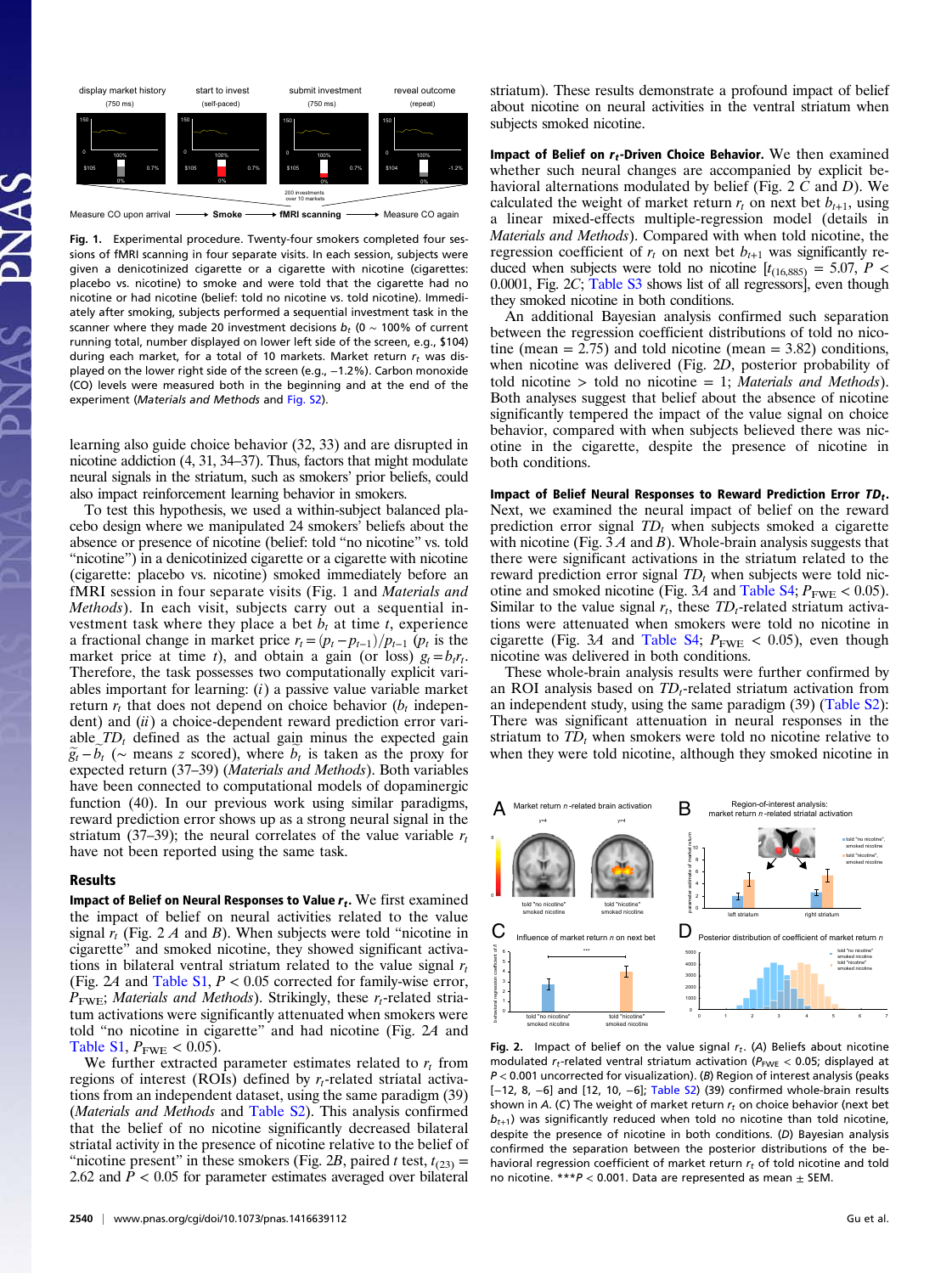

Fig. 3. Impact of belief on the reward prediction error signal  $TD_t$ . (A) Beliefs about nicotine modulated  $TD_t$ -related striatum activation ( $P_{FWE}$  < 0.05; displayed at  $P < 0.001$  uncorrected for visualization). (B) Region of interest analysis (peaks [−18, 0, −8] and [12, 8, −2]; [Table S2](http://www.pnas.org/lookup/suppl/doi:10.1073/pnas.1416639112/-/DCSupplemental/pnas.201416639SI.pdf?targetid=nameddest=ST2)) (39) confirmed wholebrain results shown in A. (C) The weight of reward prediction error  $TD_t$  on choice behavior (next bet  $b_{t+1}$ ) was significantly reduced when told no nicotine than told nicotine, in the presence of nicotine. (D) Bayesian analysis confirmed the separation between the posterior distributions of the behavioral regression coefficient of reward prediction error  $TD_t$  of told nicotine and told no nicotine. \*\*\* $P < 0.001$ . Data are represented as mean  $\pm$  SEM.

both conditions [Fig. 3B and paired t test,  $t_{(23)} = 1.72$ ,  $P = 0.1$  for left striatum ROI; not significant for right striatum ROI].

Impact of Belief on  $ID_t$ -Driven Choice Behavior. We then examined whether such neural changes are reflected in behavior related to the reward prediction error signal  $TD_t$ . Using a second linear mixedeffect regression model (Materials and Methods), we found that there was a significant reduction in the influence of  $TD<sub>t</sub>$  on the next investment  $b_{t+1}$  in the told no nicotine condition compared with the told nicotine condition, despite the presence of nicotine in both conditions [Fig. 3C and [Table S5](http://www.pnas.org/lookup/suppl/doi:10.1073/pnas.1416639112/-/DCSupplemental/pnas.201416639SI.pdf?targetid=nameddest=ST5);  $t_{(16,885)} = 3.72$ ,  $P < 0.001$ ].

A Bayesian analysis further confirmed the separation between the distributions of these regression coefficients of told nicotine (mean  $= 0.22$ ) and told no nicotine (mean  $= 0.16$ ) conditions when nicotine was delivered (Fig. 3D, posterior probability of told nicotine  $>$  told no nicotine = 0.996; Materials and Methods). Taken together, these results suggest that belief about nicotine also modulated the neural representations of the reward prediction error signal  $TD_t$  and brought related behavioral changes in smokers.

Belief Did Not Modulate Neural Activities in Visual Attentional Areas. The next question we asked was whether the effect of belief was specific to learning signals or related to global changes in visual attention. To answer this question, we examined neural activities related to viewing market price (onset of market reveals rounds 2–19; details in Materials and Methods). The whole-brain analysis of the "market price reveal" regressor showed similar levels of activation in inferior and middle occipital gyri, inferior parietal lobule, and inferior frontal gyrus when subjects were told there was nicotine and smoked nicotine and when they were told no nicotine and smoked nicotine (Fig. 4A and [Table S6,](http://www.pnas.org/lookup/suppl/doi:10.1073/pnas.1416639112/-/DCSupplemental/pnas.201416639SI.pdf?targetid=nameddest=ST6)  $P_{\text{FWE}}$  < 0.05). Direct comparison between told no nicotine and told nicotine conditions did not yield any significant activation even at a very liberal threshold of  $P < 0.01$  uncorrected. Furthermore, ROI analysis based on visual attentional seeds from the same independent study (Fig.  $4B$  and [Table S7](http://www.pnas.org/lookup/suppl/doi:10.1073/pnas.1416639112/-/DCSupplemental/pnas.201416639SI.pdf?targetid=nameddest=ST7)) confirmed that there was no significant difference in any of these visual attentionrelated ROIs (inferior occipital gyrus, inferior parietal lobule, and inferior frontal gyrus) between told no nicotine and told nicotine conditions ( $Ps > 0.1$ ). Taken together, these results suggest that belief did not impact neural activities in visual attentional regions

and that the effect of belief was selective to the value signal and the reward prediction error signal.

Impact of Belief on the Value Signal and the Reward Prediction Error Signal in Placebo Conditions. The above results demonstrate the effects of belief about nicotine on learning signals when subjects smoked a cigarette that contained nicotine. We also examined the impact of belief on the value signal  $r_t$  and the reward prediction error signal  $TD_t$  in the placebo conditions [\(Fig. S1](http://www.pnas.org/lookup/suppl/doi:10.1073/pnas.1416639112/-/DCSupplemental/pnas.201416639SI.pdf?targetid=nameddest=SF1) and [Tables S1](http://www.pnas.org/lookup/suppl/doi:10.1073/pnas.1416639112/-/DCSupplemental/pnas.201416639SI.pdf?targetid=nameddest=ST1) and [S3](http://www.pnas.org/lookup/suppl/doi:10.1073/pnas.1416639112/-/DCSupplemental/pnas.201416639SI.pdf?targetid=nameddest=ST3)–[S5\)](http://www.pnas.org/lookup/suppl/doi:10.1073/pnas.1416639112/-/DCSupplemental/pnas.201416639SI.pdf?targetid=nameddest=ST5). Belief of no nicotine did not significantly modify neural activations in the striatum related to  $r_t$  ([Fig. S1](http://www.pnas.org/lookup/suppl/doi:10.1073/pnas.1416639112/-/DCSupplemental/pnas.201416639SI.pdf?targetid=nameddest=SF1)A), yet reduced  $TD_t$ -related right striatum activation ([Fig. S1](http://www.pnas.org/lookup/suppl/doi:10.1073/pnas.1416639112/-/DCSupplemental/pnas.201416639SI.pdf?targetid=nameddest=SF1)B) in the placebo conditions. Behaviorally, belief about the absence of nicotine reduced the weights of both the value signal  $r_t$  ( $P < 0.05$ ; [Fig. S1](http://www.pnas.org/lookup/suppl/doi:10.1073/pnas.1416639112/-/DCSupplemental/pnas.201416639SI.pdf?targetid=nameddest=SF1)C) and the reward prediction error signal  $TD_t$  ( $P < 0.05$ ; [Fig. S1](http://www.pnas.org/lookup/suppl/doi:10.1073/pnas.1416639112/-/DCSupplemental/pnas.201416639SI.pdf?targetid=nameddest=SF1)D) on choice behavior when subjects smoked a denicotinized cigarette. These results further demonstrate the impact of belief on computational learning signals even in the absence of nicotine and suggest that such impact had differential effects on the value signal  $r_t$  and the reward prediction error signal  $TD_t$  neurally.

#### Discussion

Our main findings are twofold. First, smokers' beliefs about nicotine's presence modulated the neural representation of a computationally explicit value signal  $r_t$  in the striatum, as well as the impact of  $r_t$  on choice behavior. Second, belief about nicotine also modulated neural activity in the striatum related to the reward prediction error signal  $TD_t$  and the impact of  $TD_t$  on subjects' choice behavior. We further demonstrated that these effects of belief were not observed for neural activities related to general visual attentional processes in fronto-parietal and occipito-temporal regions and were specific to striatal learning signals. These results provide compelling evidence demonstrating that prior beliefs about nicotine have the capacity to override the presence of a powerful neuroactive drug like nicotine by selectively modulating biophysically described processes in a fashion that correlates with measurable impact on learning and choice behavior.

Several previous studies have examined neural responses modulated by beliefs and expectancy about substances of abuse



Fig. 4. Belief did not modulate neural activities in visual attentional regions. (A) Whole-brain analysis of the market reveal regressor suggests that smokers showed equivalent levels of activations in occipito-temporal visual areas and fronto-parietal regions involved in attention when told no nicotine and told nicotine ( $P_{\text{FWE}}$  < 0.05, displayed at  $P$  < 0.001 uncorrected for visualization, [Table S6;](http://www.pnas.org/lookup/suppl/doi:10.1073/pnas.1416639112/-/DCSupplemental/pnas.201416639SI.pdf?targetid=nameddest=ST6) no significant activation in contrast image even at  $P < 0.01$  uncorrected). (B) ROI analysis based on an independent dataset (39) confirmed that belief about nicotine did not significantly modulate neural activities in temporal, parietal, and frontal ROIs: inferior temporal gyrus [48, −62, −2], inferior parietal lobule [30, −54, 48], and inferior frontal gyrus [52, 12, 20] (all  $Ps > 0.1$ ; details in *Materials and Methods* and [Table S7\)](http://www.pnas.org/lookup/suppl/doi:10.1073/pnas.1416639112/-/DCSupplemental/pnas.201416639SI.pdf?targetid=nameddest=ST7).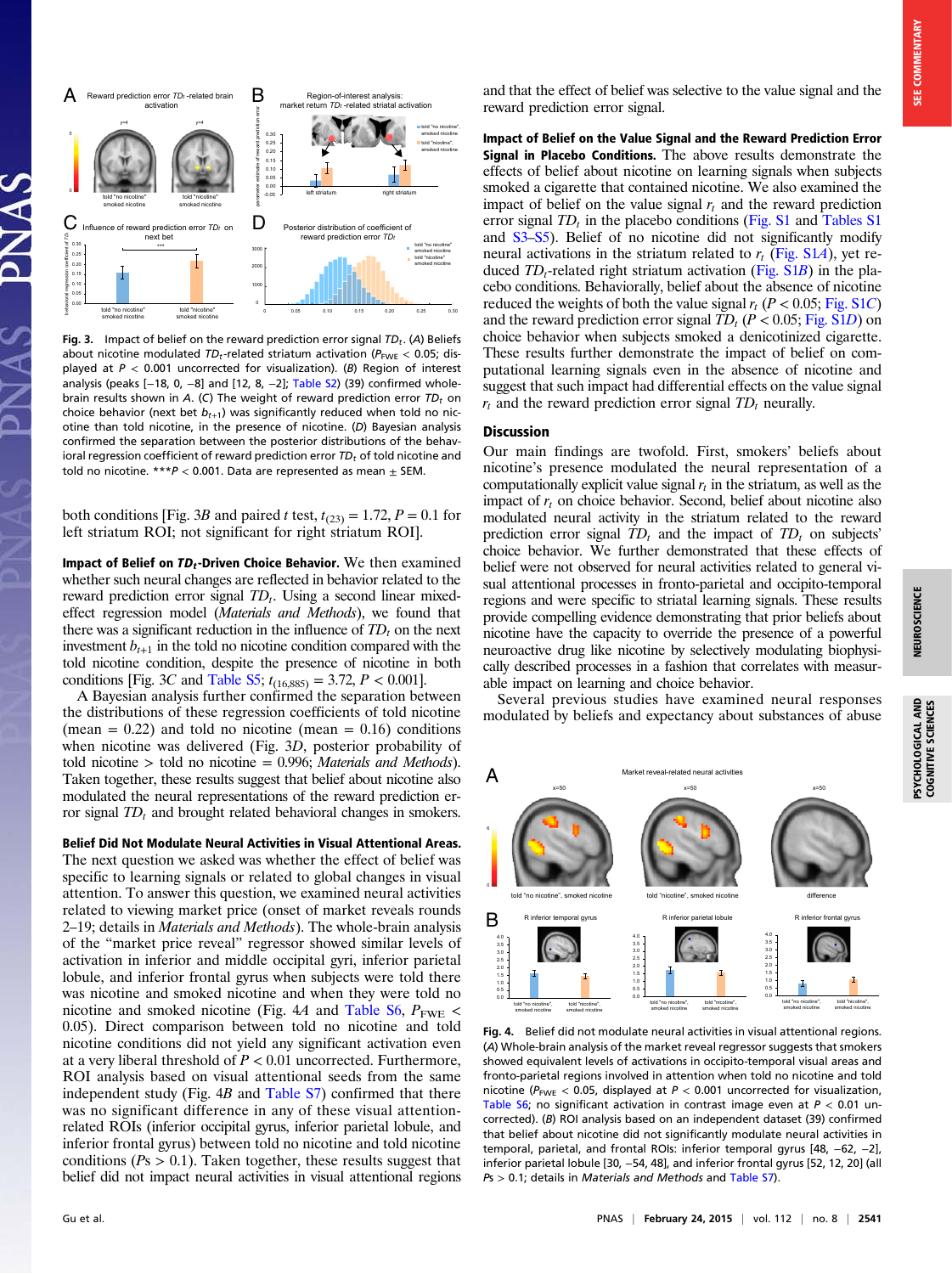such as cocaine and alcohol (21, 23, 24, 26). In cocaine abusers, expectations about receiving methylphenidate increased metabolism measured by positron emission tomography (PET) in the thalamus, occipital lobe, and cerebellum, but decreased metabolism in the orbitofrontal gyrus (24). Expectations of receiving cocaine (23) and alcohol (26) were found to modulate fMRI blood-oxygen-level dependent (BOLD) signals in frontal and anterior cingulate regions in addicted individuals. Interestingly, one PET study found that negative drug prediction errors (i.e., alcohol expected but not delivered) decreased striatal DA concentrations while positive drug prediction errors (i.e., alcohol not expected but delivered) increased striatal DA levels in individuals with alcohol dependence (21), which is consistent with our finding of modifiable striatal responses by beliefs. Furthermore, our findings extend previous results showing the impact of beliefs on behavioral performances and subjective states related to nicotine intake (15–17, 20) by detailing the specific neural and computational mechanisms underlying the impact of beliefs on drug effects.

These selective effects demonstrate that belief can modulate model-based parameters important for learning and suggest that belief serves as an important cognitive mechanism in addiction. The implications of these findings are far ranging, because learning is critically involved in drug addiction (2, 5, 27–30). Addictive drugs bring rewarding feelings and subjective utility, which establishes the chosen drug as a reinforcer for drugseeking and drug-taking behavior; over time, conditioned responses are developed and drug use evolves into a learned habit (5, 27–29). In this sense, learning is closely associated with motivational ("wanting"), affective ("liking"), and executive processes in addiction (29, 41). Thus, belief-dependent effects on generic learning signals could impact a vast range of other behaviors in addiction. Future studies using longitudinal designs are needed to address the issue of how belief directly influences learning and other aspects of addiction during the formation of addictive behavior, which would significantly advance our understanding of the mechanisms of the acquisition of addiction.

Our results also suggest the possibility of using manipulated beliefs to modify abnormal neural and behavioral responses in addicted individuals. To date, a great deal of effort has been made to identify methods that can reverse drug-related reward responses through manipulations of the mesolimbic DA pathway. In rodent models, pharmacological intervention (42, 43), genetic modification (34), and optogenetic stimulation (44) have shown initial success in reversing drug-induced behavior by acting on DA signaling. In humans, both pharmacological and cognitive therapies have been used, although studies have reported mixed findings regarding their general effectiveness (45). Here we show that the mere subjective belief of no nicotine in cigarette exerted a strong reversal effect by attenuating neural responses in the striatum, even in the presence of a powerful neuroactive drug like nicotine. Crucially, these neural effects brought measurable changes in smokers' choice behavior. Taken together, these results suggest that cognitive beliefs could be as potent as pharmacological interventions in terms of modifying biophysical processes in the brain and changing behavior in addicted individuals. It remains an open question of whether systematically managed beliefs could reliably influence neural signals over time and result in long-lasting changes in behavior. Future longitudinal experiments could potentially answer this question, which will have important implications for the recovery from and treatment of addiction.

Furthermore, our results suggest that DA abnormality is critical, but not sufficient, to account for addiction. Addictive drugs and natural rewards have been shown to act on the same neurophysiological processes of DA signaling (28, 36). Increased neural activity in the striatum in response to drug reward and drug cues and the lack of striatum activation in response to other natural rewards in the absence of drugs have therefore been considered a hallmark of addiction (2, 4, 28, 29, 42). If druginduced DA release were sufficient to account for addiction, however, nicotine intake would increase DA release and neural activities in the striatum regardless of contextual constraints or top–down beliefs about nicotine's presence in our experimental setting. Here we show that although smokers did show a "normal" level of striatum activation related to reinforcement learning signals after nicotine intake, these neural activities can be significantly diminished by a top–down belief of no nicotine in cigarette even when the same amount of nicotine was administered. Thus, although it might account for physical dependence, DA abnormality alone is not sufficient to account for the whole collection of addictive symptoms. Cognitive mechanisms implemented in distributed neural circuitries beyond the mesolimbic DA system are also crucial for addiction (2, 3).

In summary, the current findings tap into an important yet underinvestigated question in addiction research of how highlevel cognitive factors such as beliefs could impact or counter drug effects (30, 46). Knowing the exact mechanisms through which beliefs work would contribute to the understanding of the causes and treatments of addiction, as well as a wide range of other mental health problems. It would also lead to further inquiries about how top–down beliefs can modulate biological processes in general to effect personal and even societal changes.

#### Materials and Methods

Participants. Twenty-eight smokers were recruited from community populations in Houston, Texas. Three smokers were excluded because they had carbon monoxide (CO) levels outside the acceptable range. One additional smoker was excluded because of obvious alcohol intoxication. Other exclusion criteria were (i) left handed; (ii) claustrophobia; (iii) Diagnostic and Statistical Manual of Mental Disorders, 4th edition, Axis I or II diagnosis (47), exclusive of nicotine dependence; (iv) pregnant; (v) contraindications to MRI, pacemaker, aneurysm clips, neurostimulators, cochlear implants, metal in eyes, steel worker, or other implants; (vi) active medical or neurologic disorder; (vii) history of drug dependence (other than tobacco or alcohol); (viii) history of head injuries resulting in loss of consciousness  $>10$  min; and  $(ix)$  nonsmoker. This vielded a final sample of 24 smokers (9 females). Other demographic and clinical characteristics are as follows (mean  $\pm$  SD): age, 39  $\pm$  14 y old; education, 13  $\pm$ 3 y; daily cigarettes, 17  $\pm$  9; smoking history, 22  $\pm$  15 y.

Subjects had normal or adjusted to normal vision, had no contradiction to MRI, and reported no previous or current psychiatric or neurological conditions. Subjects were informed of the study requirements and provided written consent before participation. The study was approved by the Institutional Review Board of the Baylor College of Medicine ethics committee.

Experimental Protocol. Smokers were instructed to smoke as usual and upon arrival at the laboratory, to smoke until satiated. Using a balanced placebo design, each smoker came to the laboratory on four separate days and received each of the four conditions: told no nicotine and received a cigarette with nicotine (Quest Brand, 0.6 mg of nicotine), told no nicotine and received a placebo cigarette (Quest Brand, 0.06 mg of nicotine), told nicotine and received a cigarette with nicotine, and told nicotine and received a placebo cigarette. Before the experiment, subjects were informed that they would receive either a nicotine cigarette or a placebo cigarette and that a research staff member would tell them whether they would be smoking a nicotine cigarette or a placebo cigarette. Therefore, subjects had no prior knowledge about the experimental manipulation and were debriefed only after they completed all four visits. The experiment was designed to be double blind. Although the experimenters administering the cigarette to the subject developed their own beliefs about the contents of the cigarettes for some fraction of the subjects, the double-blind protocol was not broken during data collection. Two other experimenters who were completely blind to the data collection procedure performed the data analysis.

The order of the four visits was randomly assigned to each subject. Upon arrival at the laboratory, exhaled CO was measured for each subject. CO level did not differ between told nicotine, smoked nicotine and told no nicotine, smoked nicotine conditions or between told nicotine, smoked placebo and told no nicotine, smoked placebo conditions before the experiment ( $Ps > 0.1$ ; [Fig. S2](http://www.pnas.org/lookup/suppl/doi:10.1073/pnas.1416639112/-/DCSupplemental/pnas.201416639SI.pdf?targetid=nameddest=SF2)A). Subjects also completed a battery of surveys on demographic information and smoking history. All subjects then received a cigarette and suggestion immediately before the scanning session. CO levels were measured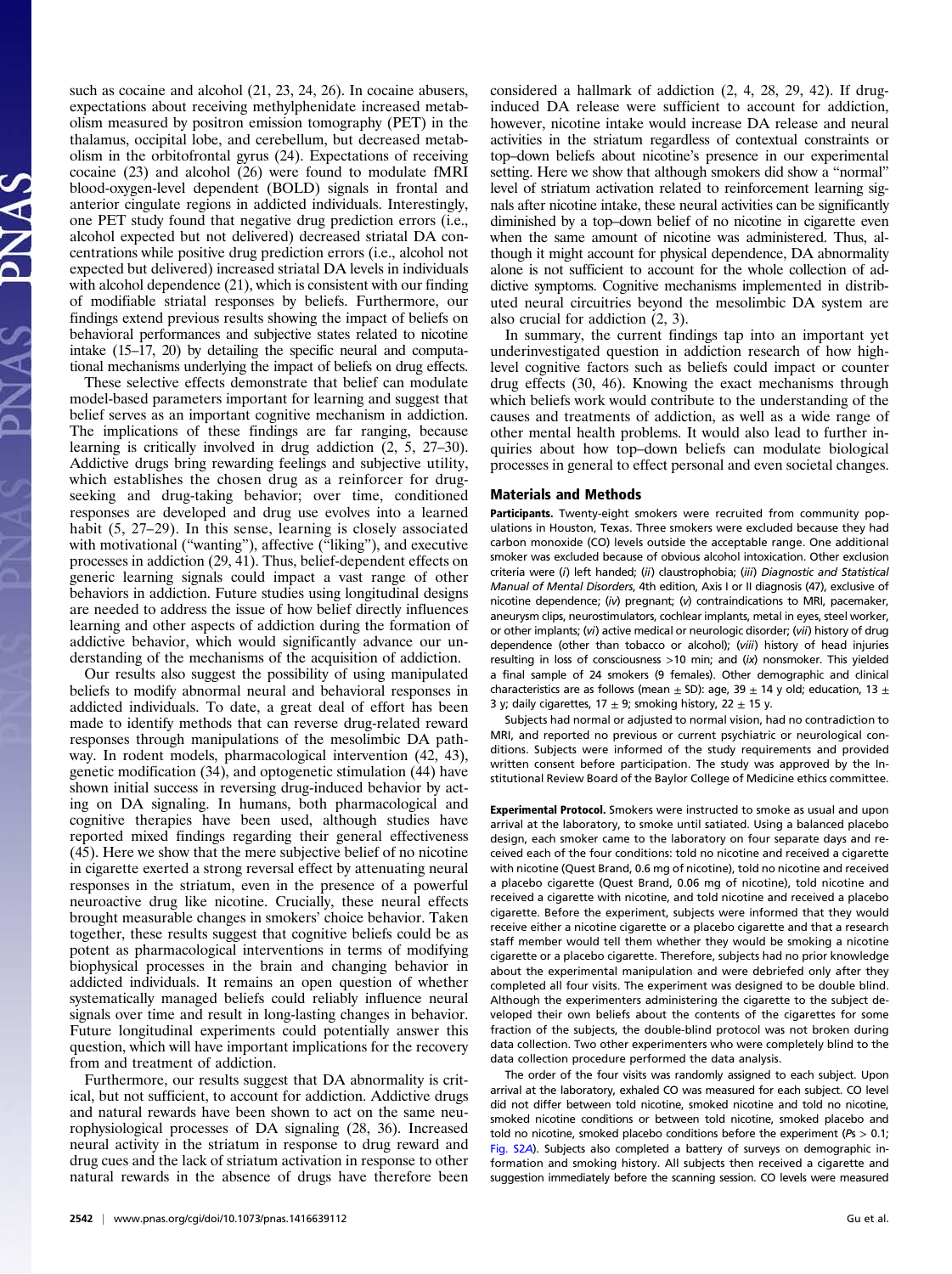Stimuli and Task. Participants performed a sequential investment task (Fig. 1) based on historical stock markets, similar to the ones used in previous studies (37–39). Participants were endowed with 100 monetary units at the beginning of the experiment and were informed that their final payment would be scaled according to their score in the experiment. Each subject played a total of 10 markets in each visit and each market block consisted of 20 event-related trials. At the beginning of each market block, a screen that indicated "new market" was shown, followed by a display of initial market history. The subject then made 20 sequential investment decisions  $b_t$  (0  $\sim$ 100% of current portfolio) without a time constraint, using a slider bar. Therefore, the trials were jittered by the natural variability in subjects' response times. A total of 750 ms after they submitted their choices, the market price  $p_t$  was revealed and the fractional market price change and subjects' portfolios were updated. Market information for all previous segments then remained on the screen until the end of each trial. The slider bar then changed from gray to red after an intertrial interval of 750 ms, and subjects started to make investment decisions for the next trial. A total of 40 different markets were used with 10 different markets for each of the four visits. The mean reaction time (RT) was 2.76 s with a SD of 1.27 s. The experimental length was 844 s on average with a SD of 253 s. There was no difference between conditions in terms of either RT or task length (all  $Ps > 0.1$ ).

#### Behavioral Data Analysis.

Linear mixed-effects multiple-regression model. We first examined the impact of the value signal market return  $r_t$  on subjects' next bet  $b_{t+1}$ , using a linear mixed-effects multiple-regression model (48). This model allows flexible handling of complex group data structure and takes into account both fixed and random effects. The value signal at time t is defined as market return  $r_t$ , that is, the relative change in market price  $(p_t - p_{t-1})/p_{t-1}$ . The regression was performed simultaneously across all four conditions by coding the four conditions (told no nicotine and received placebo, told nicotine and received placebo, told no nicotine and received nicotine, and told nicotine and received nicotine) as four indicator variables (told0-nic0, told1-nic0, told0-nic1, and told1-nic1) for each smoker group separately and by including a term in the regression of the form condition regressor for each indicator and regressor [\(Table S3](http://www.pnas.org/lookup/suppl/doi:10.1073/pnas.1416639112/-/DCSupplemental/pnas.201416639SI.pdf?targetid=nameddest=ST3) shows a complete list of regressors and fixed-effect coefficients). Specifically, if we let  $I_{\text{TO},t}$  be the indicator function for trials t where the subject has been told the cigarette does not contain nicotine,  $I_{T1,t}$  be the indicator function for trials t where the subject has been told the cigarette contains nicotine,  $I_{N0,t}$  be the indicator function for trials  $t$  where the subject receives a placebo cigarette, and  $I_{N1,t}$  be the indicator function for trials t where the subject receives a cigarette with nicotine, then the model for subject  $j$  is given by

$$
\tilde{b}_{t+1,j} = \beta_1 \cdot 1_{T0,t} \cdot 1_{N0,t} + \beta_2 \cdot 1_{T1,t} \cdot 1_{N0,t} + \beta_3 \cdot 1_{T0,t} \cdot 1_{N1,t} + \beta_4 \cdot 1_{T1,t} \cdot 1_{N1,t}
$$

$$
+ (\beta_5 \cdot 1_{T0,t} \cdot 1_{N0,t} + \beta_6 \cdot 1_{T1,t} \cdot 1_{N0,t} + \beta_7 \cdot 1_{T0,t} \cdot 1_{N1,t} + \beta_8 \cdot 1_{T1,t} \cdot 1_{N1,t}) \cdot \tilde{b}_{t,j}
$$

+  $(\beta_9 \cdot 1_{\tau0,t} \cdot 1_{N0,t} + \beta_{10} \cdot 1_{\tau1,t} \cdot 1_{N0,t} + \beta_{11} \cdot 1_{\tau0,t} \cdot 1_{N1,t} + \beta_{12} \cdot 1_{\tau1,t} \cdot 1_{N1,t}) \cdot r_{t,j}$  $+(Z_j \cdot u_j)_t + \varepsilon_t,$ 

#### where the random effect for subject  $j$  is given by

 $(Z_j \cdot u_j)_t = (u_{1,j} \cdot 1_{T0,t} \cdot 1_{N0,t} + u_{2,j} \cdot 1_{T1,t} \cdot 1_{N0,t} + u_{3,j} \cdot 1_{T0,t} \cdot 1_{N1,t} + u_{4,j} \cdot 1_{T1,t} \cdot 1_{N1,t})$ 

 $+\left(u_{5,j}\cdot{\bf 1}_{T0,t}\cdot{\bf 1}_{N0,t}+u_{6,j}\cdot{\bf 1}_{T1,t}\cdot{\bf 1}_{N0,t}+u_{7,j}\cdot{\bf 1}_{T0,t}\cdot{\bf 1}_{N1,t}+u_{8,j}\cdot{\bf 1}_{T1,t}\cdot{\bf 1}_{N1,t}\right)\cdot\tilde{b}_t$  $+(u_{9,j}\cdot1_{T0,t}\cdot1_{N0,t}+u_{10,j}\cdot1_{T1,t}\cdot1_{N0,t}+u_{11,j}\cdot1_{T0,t}\cdot1_{N1,t}+u_{12,j}\cdot1_{T1,t}\cdot1_{N1,t})\cdot r_{t}$ 

Here  $Z_i$  is the design matrix for the random effects,  $u_j$  is the vector of random effects for subject *j, b<sub>t.j</sub>* is the within-subject *z*-normalized (over the entire experiment for subject j) bet,  $\varepsilon_{t,j} \sim N(0,\sigma^2)$  IID,  $u_j \sim N(0,\Sigma)$ , IID, and  $\varepsilon$  and u are independent. Linear contrasts were then carried out to test the significance of differences between coefficients.

A similar regression was carried out separately for  $TD_t$ . The reward prediction error signal  $\tau D_t$  is calculated as  $\widetilde{g_t}-b_t$ , that is, the difference between the actual gain ( $g_t \!=\! b_t r_t$ ) and the expected gain  $b_t$ , where  $\sim$  here means causal z score (z score over the bets/returns that have occurred up to and including time t), and the bet  $b_t$  serves as the proxy for the expected gain. [Table S5](http://www.pnas.org/lookup/suppl/doi:10.1073/pnas.1416639112/-/DCSupplemental/pnas.201416639SI.pdf?targetid=nameddest=ST5) includes a complete list of regressors and fixed-effect coefficients. The analyses were carried out in R (49) with the function lme (for the mixed regression) in the package lmer (50) and the function estimable

(for the linear contrasts) in the package gmodels (51). Statistical significance was determined at  $P < 0.05$ , two tailed. The first bet and the last bet of each market were excluded to keep consistent with the fMRI analysis. Additionally, two smokers did not change their bets in one of the four sessions and the three corresponding sessions' behavioral data were excluded from the behavioral analysis.

Hierarchical Bayesian model. To further examine the possible effects of the autoregressive nature of the above multiple-regression analysis on the regression coefficients, we also analyzed the data using a full hierarchical Bayesian model in rjags (52). The model is specified hierarchically (code available upon request). At the top level we assume that for each subject i, in condition  $j$  ( $j = 1-4$ , corresponding to the 2  $\times$  2 design) the normalized (see above) bet on trial  $k$ ,  $y_{i,j,k}$ , given the normalized previous bet, the previous return, and parameters was distributed as

$$
y_{i,j,k}|\mu(i,j,k),\tau\sim \text{Normal}\big(\mu(i,j,k),\tau\big),
$$

$$
\mu(i,j,k) = \alpha_0(i) + \beta_0(j) + \alpha_1(i) \cdot y_{i,j,k-1} + \beta_1(j) \cdot y_{i,j,k-1} + \alpha_2(i) \cdot r_{i,j,k-1} + \beta_2(j) \cdot r_{i,j,k-1}.
$$

Here  $\tau$  is the precision for the normal distribution. Next, at the coefficient level we assume for every subject  $i$  and condition  $j$  (and for each coefficient, indexes suppressed)

$$
\alpha(i) | \text{tau1} \sim \text{Normal}(0, \text{tau1})
$$

$$
\beta(j) | b, \text{tau2} \sim \text{Normal}(b, \text{tau2})
$$

and then finally for the last level

where

$$
\tan 1 \sim \text{gamma}(1, 1)
$$
  
\n
$$
\tan 2 \sim \text{gamma}(1, 1)
$$
  
\n
$$
b \sim \text{Normal}(0, 01)
$$

The sampler used three chains, 500 as the number of adaptive steps, 2,500 steps for burning in the chains, and 25,003 total saved steps. Note that for the two subjects for whom we had good data only in three conditions, we simply omitted the missing condition in the above.

Image Acquisition and Preprocessing. The anatomical and functional imaging was conducted on a 3.0 Tesla Siemens Trio scanner at Baylor College of Medicine. High-resolution T1-weighted scans (1.0  $\times$  1.0  $\times$  1.0 mm) were acquired using an MP-RAGE sequence. Functional images were acquired using echo-planar imaging (EPI) and angled 30° with respect to the anterior–posterior commissural line. The detailed settings for the functional imaging were repetition time (TR)  $=$ 2,000 ms, echo time (TE) = 25 ms, flip angle =  $90^{\circ}$ , 37 slices, and voxel size =  $3.4 \times$  $3.4 \times 4.0$  mm. The average number of functional images acquired was 418 with a SD of 122. One fMRI run was acquired in each visit.

All imaging data were preprocessed using standard statistical parametric mapping (SPM8, Wellcome Department of Imaging Neuroscience) algorithms [\(fil.ion.ucl.ac.uk/spm](www.fil.ion.ucl.ac.uk/spm)). Functional images were motion corrected using a sixparameter rigid-body transformation to the first functional scan and unwarped using nonlinear basis functions. The mean functional images for each subject were coregistered to the subject's high-resolution T1 structural scan, using a 12-parameter affine transformation. The subject's T1 image was segmented into gray and white matter and then normalized using nonlinear basis functions to the Montreal Neurological Institute (MNI) template, and the functional images normalized to the template, with resampled  $4 \times 4 \times$ 4-mm functional voxels. Functional images were smoothed spatially using an isotropic 8-mm full-width at half-maximum (FWHM) Gaussian kernel.

General Linear Modeling. Event-related analyses of the fMRI data were conducted using SPM8. General linear modeling (GLM) (53) was conducted for the functional scans from each participant by modeling the observed BOLD signals and regressors to identify the relationship between the task events and the hemodynamic response. Regressors related to all visual and motor events were created by convolving a train of delta functions representing the sequence of individual events with the default basis function in SPM8, which consists of a synthetic hemodynamic response function composed of two gamma functions (53, 54).

We specified two separate GLMs for each subject. In both GLMs, we included the following regressors: (i) market type display, (ii) market history display, (iii) all key presses, (iv) market price reveal of round 1, (v) market price reveal of rounds 2-19, and (vi) market price reveal of round 20. Additionally, six parameters generated during motion correction were entered